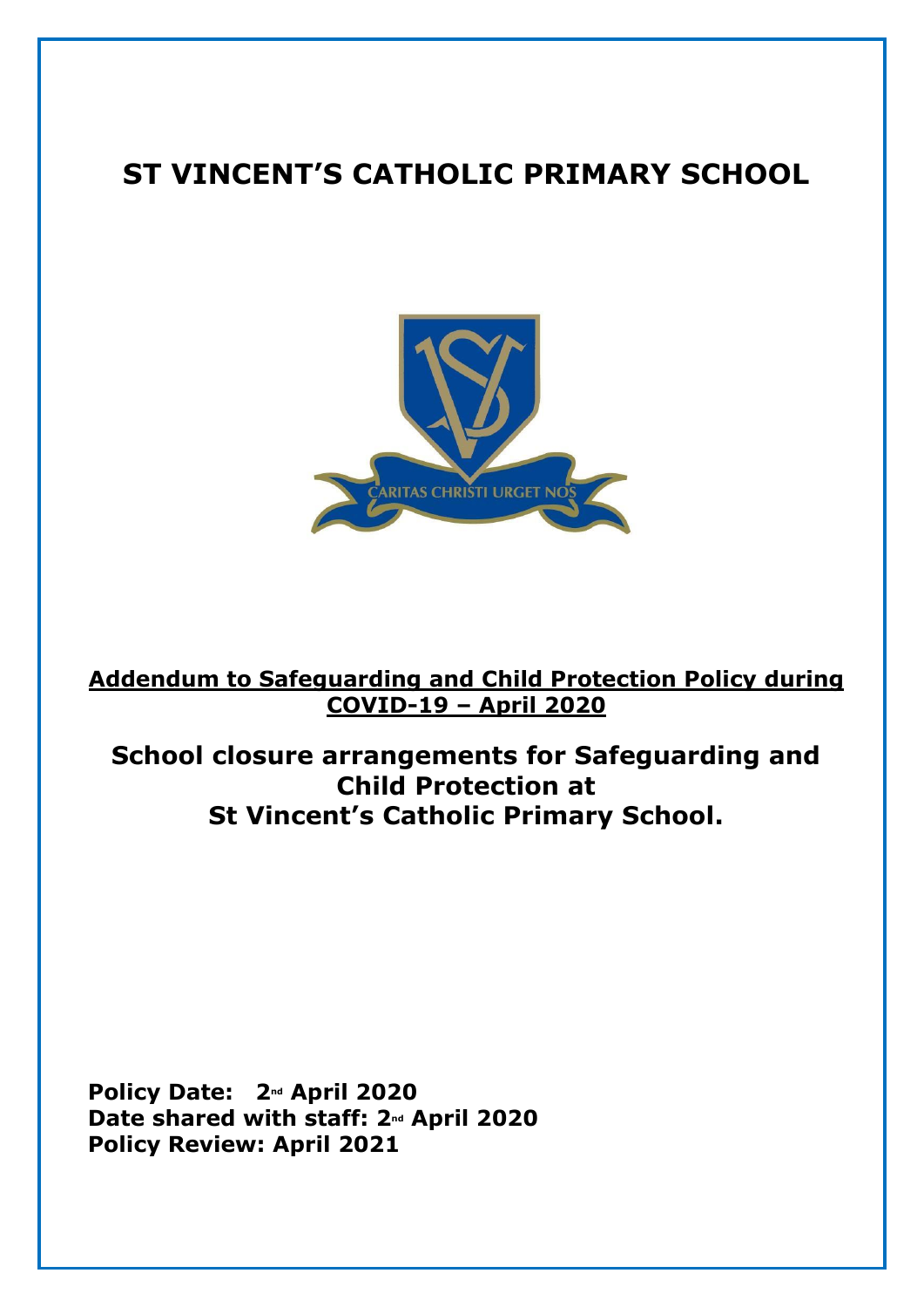## **Mission Statement**

# *Caritas Christi Urget Nos*

#### *The love of Christ urges us to care for each other and strive for excellence in everything we do.*

#### **St Vincent's Catholic Primary School**

## **Required Actions from Coronavirus Update**

| <b>Action</b>                                                                                   | <b>Responsibility</b>               | <b>Completed</b> |
|-------------------------------------------------------------------------------------------------|-------------------------------------|------------------|
| Covid-19 addendum summarising<br><b>Complete</b><br>key<br>changes.                             | <b>DSL/DDSL</b>                     | Yes              |
| Identify vulnerable children and ensure<br>regular<br>welfare checks are in place and recorded. | <b>DSL/DDSL</b>                     | Ongoing          |
| Monitor attendance to school and submit to DFE                                                  | <b>School Office</b>                | Ongoing          |
| Ensure DSL/DDSL is available on site or contactable<br>by phone                                 | <b>DSL/DDSL</b>                     | Yes              |
| Ensure staff training and safer recruitment practice<br>observed                                | <b>SLT</b>                          | Ongoing          |
| Monitor Online Safety and promote online safety to<br>pupils at home                            | <b>DSL/DDSL/All</b><br><b>Staff</b> | Ongoing          |
| Ensure staff recognise how to report safeguarding<br>concerns                                   | <b>DSL/DDSL/SLT</b>                 | Ongoing          |
| <b>Monitor Peer on Peer abuse</b>                                                               | <b>DSL/DDSL</b>                     | Ongoing          |
| Ensure staff are aware of this updated addendum and<br>that the addendum is available publicly  | <b>DSL/DDSL/SLT</b>                 | Ongoing          |

#### **Context**

From the 20th March 2020 parents were asked by the government to keep their children at home, wherever possible, and for schools to remain open only for those children of workers critical to the COVID-19 response – where the safe provision of their child is not available. Schools and all childcare providers were asked to provide care for a limited number of children - children who are vulnerable, and children whose parents are critical to the COVID-19 response and cannot be safely cared for at home. This addendum of the St Vincent's Catholic Primary School Safeguarding and Child Protection policy contains details of our individual safeguarding arrangements in the following areas:

#### **Vulnerable Children**

Vulnerable children include those who have a social worker and those children and young people up to the age of 25 with education, health and care (EHC) plans. Those who have a social worker include children who have a Child Protection Plan and those who are looked after by the Local Authority. A child may also be deemed to be vulnerable if they have been assessed as being in need or otherwise meet the definition in section 17 of the Children Act 1989. Those with an EHC plan will be risk-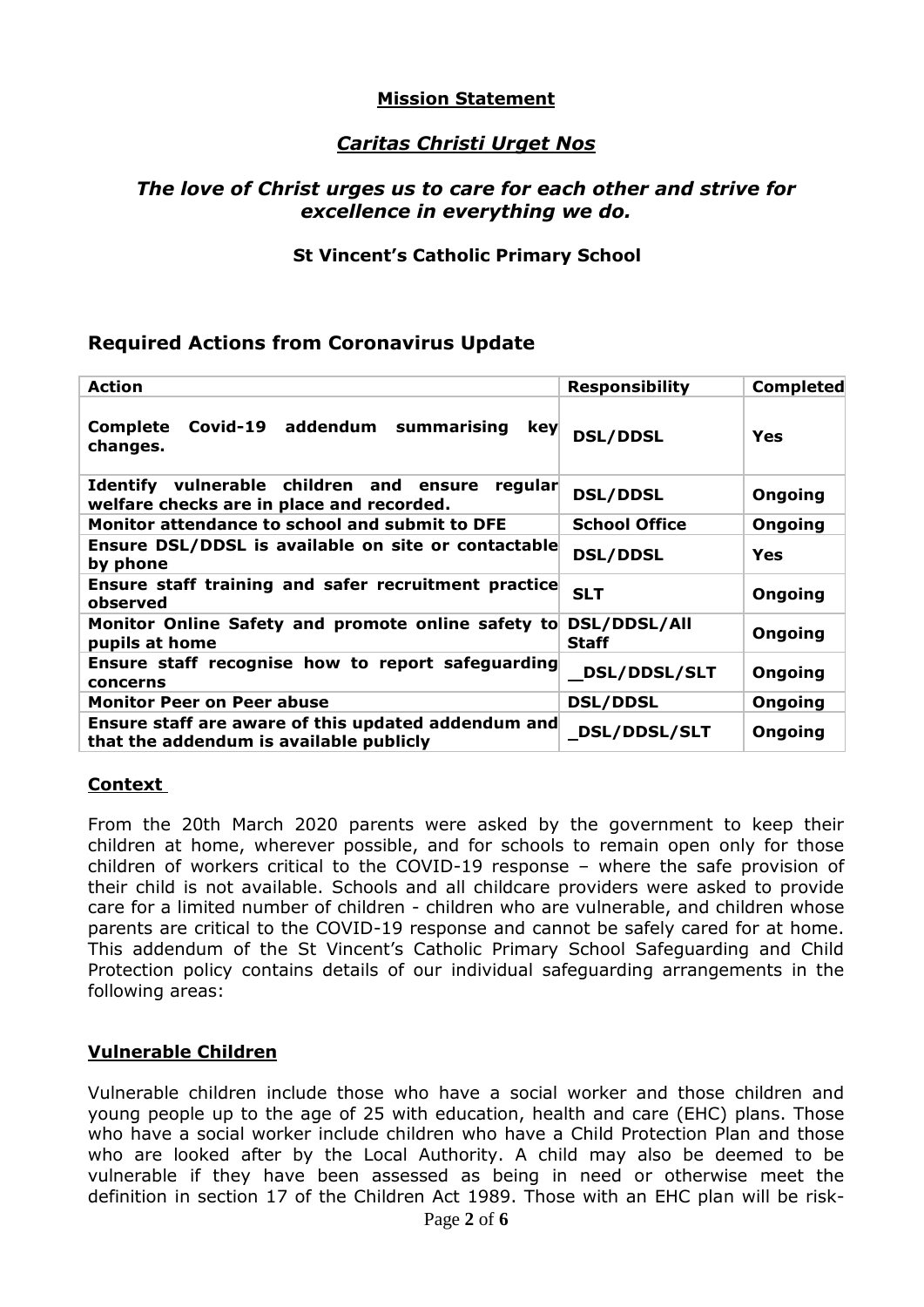assessed in consultation with the Local Authority and parents, to decide whether they need to continue to be offered a school or college place in order to meet their needs, or whether they can safely have their needs met at home. This could include, if necessary, carers, therapists or clinicians visiting the home to provide any essential services. Many children and young people with EHC plans can safely remain at home. Senior leaders, especially the Designated Safeguarding Lead (and Deputy) know who our most vulnerable children are. They have the flexibility to offer a place to those on the edge of receiving children's social care support. St Vincent's Catholic Primary School will continue to work with and support children's social workers to help protect vulnerable children. The lead person for this will be Marie Touhy. St Vincent's Catholic Primary School will encourage our vulnerable children and young people to attend school, including remotely if needed.

## **Attendance Monitoring**

Local authorities and education settings do not need to complete their usual day-to-day attendance processes to follow up on non-attendance. If St Vincent's Catholic Primary School has any children in attendance (e.g.because they are vulnerable or their parent(s) / carers are critical workers) we will submit the daily attendance sheet to the DFE by 12 noon:

*[https://www.gov.uk/government/publications/coronavirus-covid-19-attendance](https://www.gov.uk/government/publications/coronavirus-covid-19-attendance-recording-foreducational-settings)[recording-foreducational-settings](https://www.gov.uk/government/publications/coronavirus-covid-19-attendance-recording-foreducational-settings)*.

If the school has closed, we will complete the return as requested by the DfE. St Vincent's Catholic Primary School and social workers will agree with parents/carers whether children in need should be attending school - St Vincent's Catholic Primary School will then follow up on any pupil that they were expecting to attend, who does not. St Vincent's Catholic Primary School will also follow up with any parent or carer who has arranged care for their child(ren) and the child(ren) subsequently do not attend. To support the above, St Vincent's Catholic Primary School will, when communicating with parents/carers and carers, confirm emergency contact numbers are correct and ask for any additional emergency contact numbers where they are available.

#### **Reporting a Concern**

Where staff have a concern about a child, they should continue to follow the process outlined in the school Safeguarding Policy, this includes making a report via CPOMS, which can be done remotely. In the unlikely event that a member of staff cannot access their CPOMS from home, they should email the Designated Safeguarding Lead, Deputy Designated Safeguarding Lead and mark the email as high priority with 'Urgent' in the subject line. This will ensure that the concern is received promptly. Staff are reminded of the need to report any concern immediately and without delay.

Where staff are concerned about an adult working with children in the school, they should report the concern to the Head teacher. We will continue to follow the principles set out in part 4 of Keeping Children Safe in Education. We will continue to refer adults who have harmed or pose a risk of harm to a child or vulnerable adult to the Disclosure and Barring Service (DBS).

We will continue to refer potential cases of teacher misconduct to the Teaching Regulation Agency. We will do this using the email address: [Misconduct.Teacher@education.gov.uk](mailto:Misconduct.Teacher@education.gov.uk) for the duration of the COVID-19 period, in line with government guidance.

If there is a requirement to make a notification to the Head teacher whilst away from school, this should be done verbally over the phone and followed up with an email to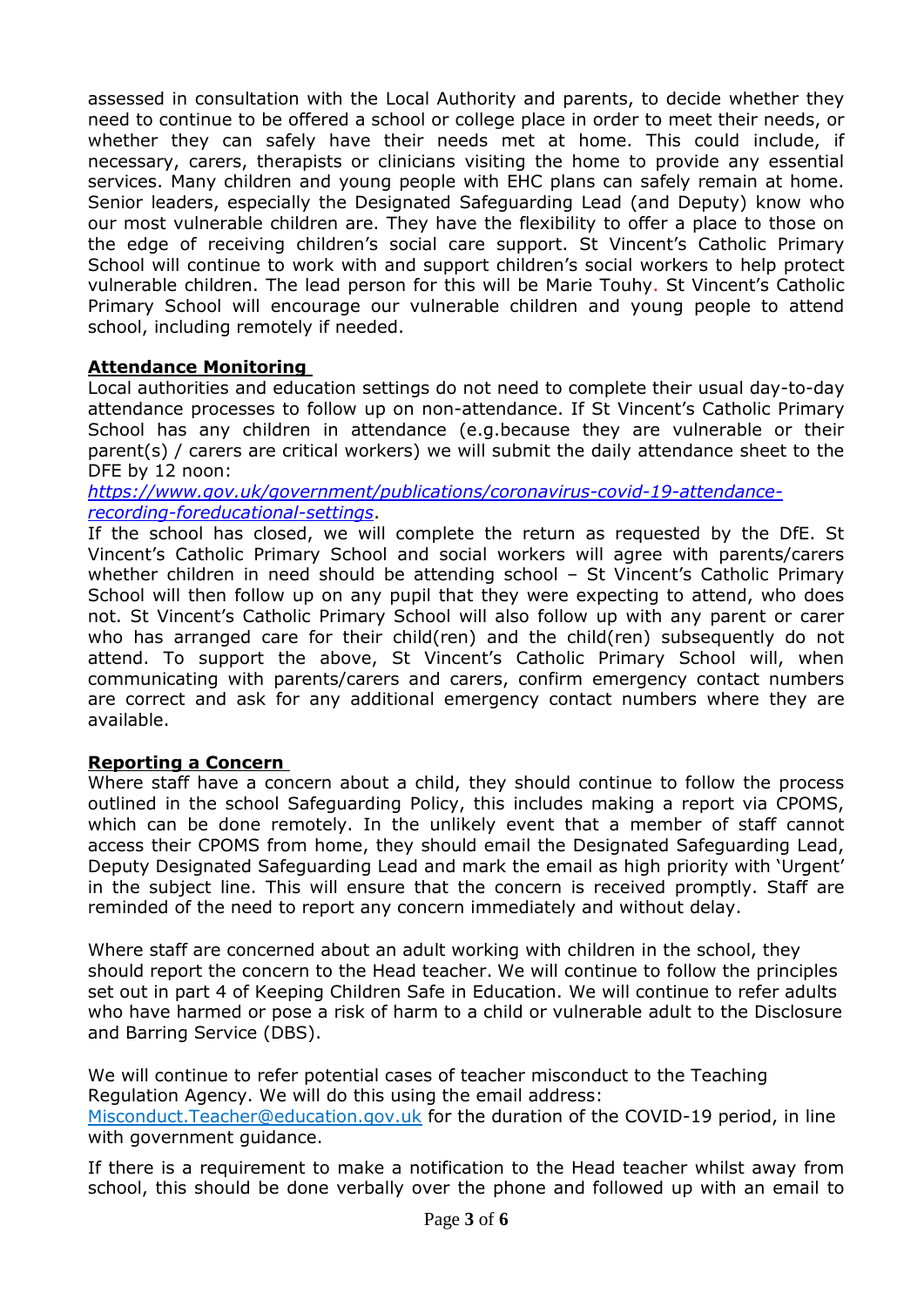the Headteacher. Concerns about the Headteacher should be directed to the Chair of Governors: Michael Gradwell vi[a office@stvincents.barnet.sch.uk](mailto:office@stvincents.barnet.sch.uk)

## **Staff Recruitment, Safeguarding Training and Induction**

DSL training is very unlikely to take place whilst there remains a threat of the COVID 19 virus. For the period COVID-19 measures are in place, DSL (or DDSL) who has been trained will continue to be classed as a trained DSL (or DDSL) even if they miss their refresher training. All existing school staff have had basic safeguarding training and have read part 1 of Keeping Children Safe in Education (2019). The DSL should communicate with staff any updates or changes to local arrangements, so they know what to do if they are worried about a child. Where new staff are recruited, or new volunteers enter St. Vincent's Catholic Primary School, they will continue to be provided with a safeguarding induction. If staff are deployed from another education or children's workforce setting to our school, we will take into account the DfE supplementary guidance on safeguarding children during the COVID-19 pandemic and will accept portability as long as the current employer confirms in writing that:-

- The individual has been subject to an enhanced DBS and children's barred list check
- There are no known concerns about the individual's suitability to work with children
- There is no ongoing disciplinary investigation relating to that individual.

Upon arrival, they will be given access to the school's Safeguarding Policy which includes Child Protection Policies and procedures, confirmation of local processes and confirmation of DSL arrangements. We will continue to follow our safer recruitment procedures, and part 3 of Keeping Children Safe in Education.

## **Peer on Peer Abuse**

St Vincent's Catholic Primary School will continue to follow the principles set out in part 5 of Keeping Children Safe in Education when managing reports and supporting victims of peer-on-peer abuse.

Where St Vincent's Catholic Primary School receives a report of peer-on- peer abuse, we will listen and work with the young person, parents/carers and any multi-agency partner required, ensuring the safety and security of that young person. Concerns and actions must be recorded on CPOMS and appropriate referrals made.

#### **Online Safety in Schools and Colleges**

St Vincent's Catholic Primary School will continue to provide a safe environment, including online. This includes the use of an online filtering system. Where pupils are using computers in school, appropriate supervision will be in place.

## **Children and Online Safety Away from School**

Online teaching should follow the same principles as set out in the St Vincent's Catholic Primary School code of conduct and adhere to our Acceptable Use Policy. St Vincent's Catholic Primary School will ensure any use of online learning tools and systems is in line with Data and Privacy protection and GDPR requirements.

It is important that all staff who interact with children, including online, continue to look out for signs a child may be at risk. Any such concerns should be dealt with as per the Child Protection Policy and Staff will continue to act on any concerns immediately, following our reporting procedures as set out in section 3 of this addendum. We will make sure children know how to report any concerns they have back to our school, and signpost them to other sources of support too.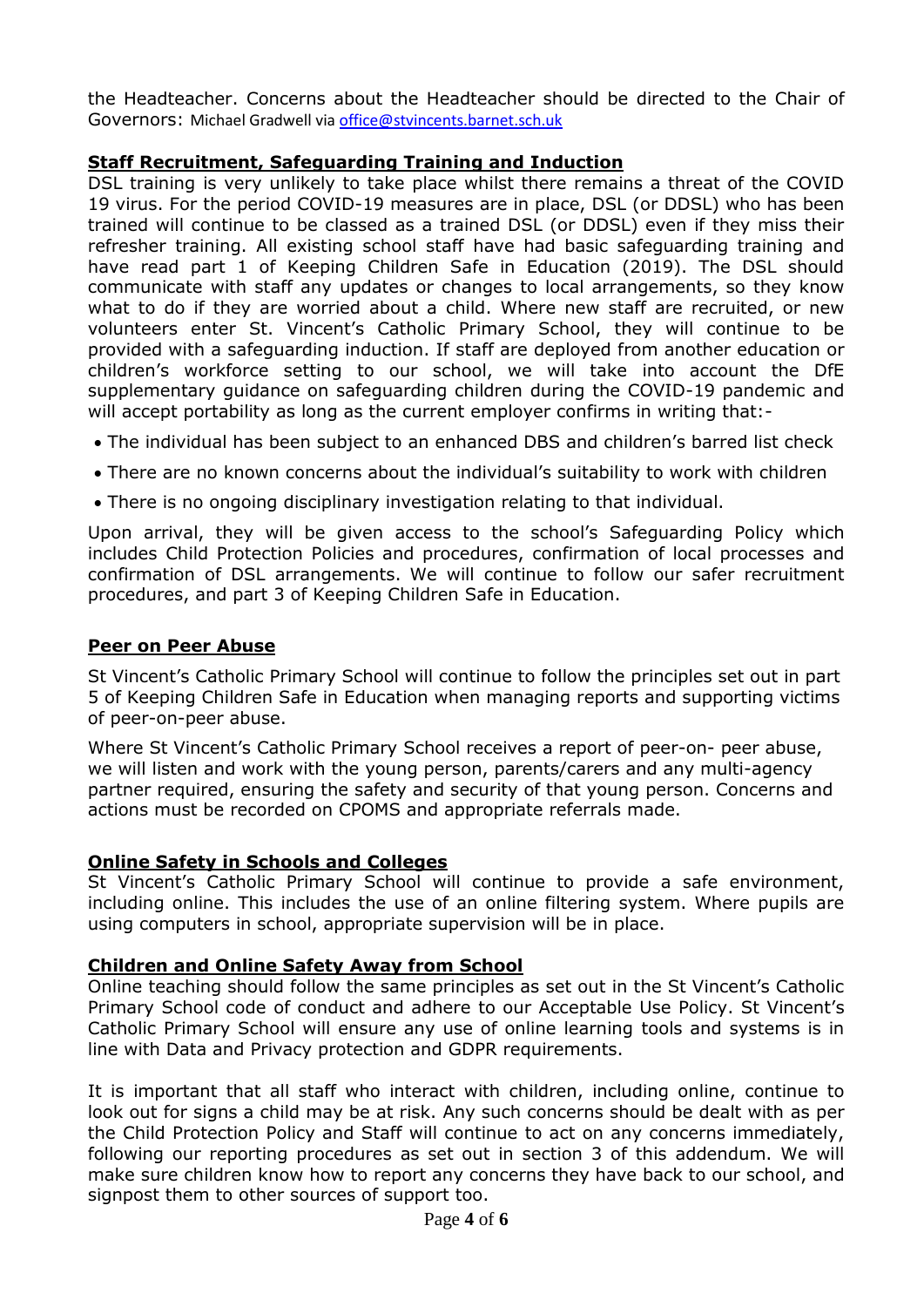## **Supporting Children who are not in School**

St Vincent's Catholic Primary School is committed to ensuring the safety and wellbeing of all its Children and Young people. Where the DSL has identified a child to be on the edge of social care support, or who would normally receive pastoral-type support in school, they should ensure that a robust communication plan is in place for that child or young person. Details of this plan must be recorded on CPOMS, as should a record of contact that has been made. The communication plans can include; remote contact, phone contact, home visits. Other individualised contact methods should be considered and recorded. St Vincent's Catholic Primary School and its DSL team will work closely with all stakeholders to maximise the effectiveness of any communication plan. This plan must be reviewed regularly (at least once a fortnight) and where concerns arise, the DSL will consider any referrals as appropriate. The school will share safeguarding messages on its website and social media pages. St Vincent's Catholic Primary School recognises that school is a protective factor for children and young people, and the current circumstances can affect the mental health of pupils and their parents/carers. Teachers at St Vincent's Catholic Primary School need to be aware of this in their expectations and setting of pupils' work when they are working at home.

#### **Monitoring arrangements**

This policy will be reviewed as guidance from the local safeguarding partners in line with the LA or DfE updates, and as a minimum every 3-4 weeks by Marie Tuohy- *(Headteacher and Designated Safeguarding Lead).* At every review, it will be approved by the full governing board.

#### **Links with other policies**

This policy links to the following policies and procedures:

- Child protection policy
- Staff behaviour policy/code of conduct
- IT acceptable use policy
- Health and safety policy
- Online safety policy